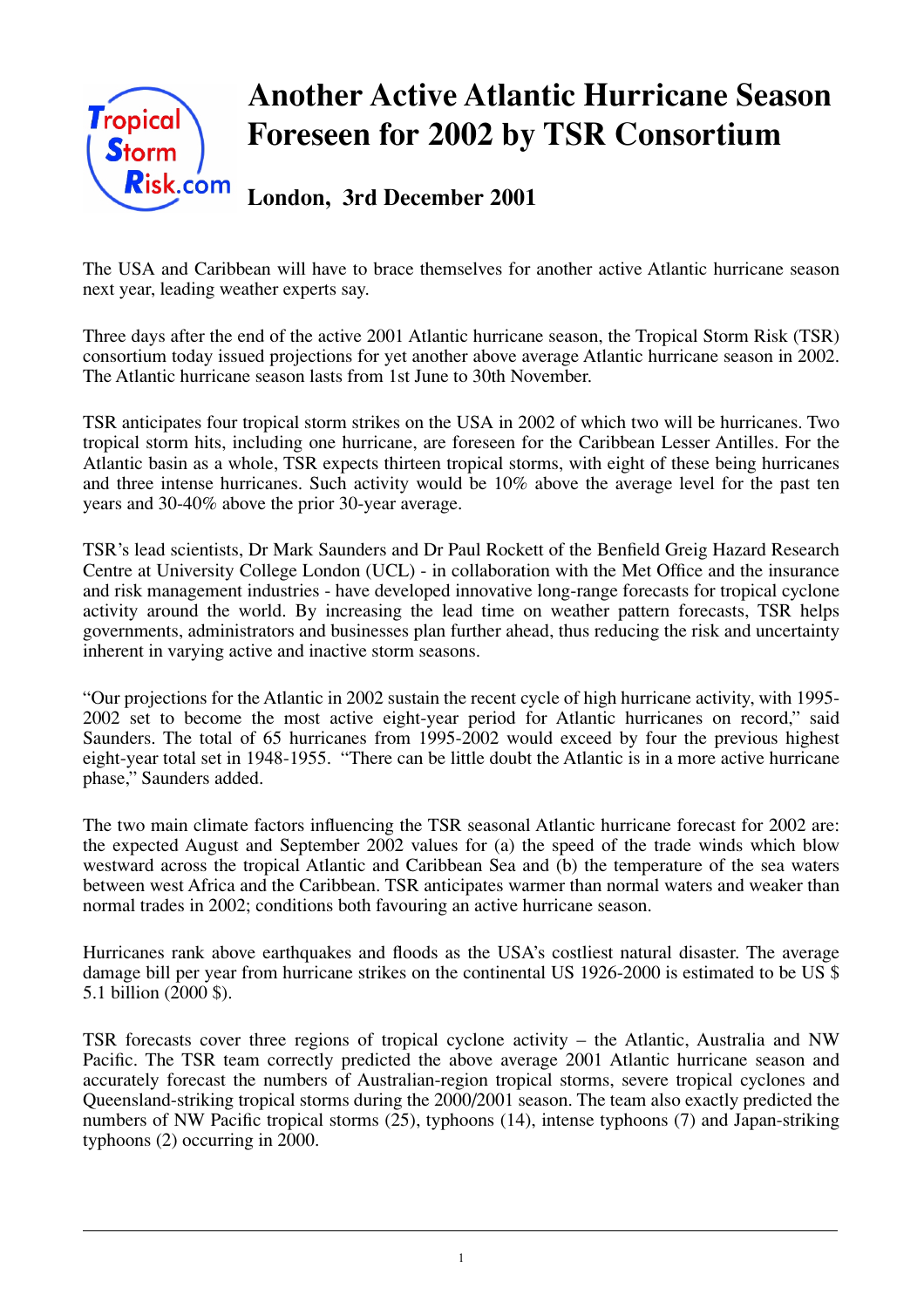# **For Further Information Please Contact:**

| <b>Mark Saunders:</b> | Lead Scientist, TSR Consortium, University College London<br>(Phone: +44 (0) 1483 204187; E-mail: mas@mssl.ucl.ac.uk)             |
|-----------------------|-----------------------------------------------------------------------------------------------------------------------------------|
| David Bogg:           | Head of Corporate Communications, Benfield Group<br>(Phone: $+44$ (0)20 7522 4016; E-mail: David.Bogg@benfieldgroup.com)          |
| Stephen Clark:        | Director of Public Relations, Royal & SunAlliance Group<br>(Phone: $+44$ (0)20 7569 6127; E-mail: stephen.clark@wgo.royalsun.com) |
| Louise Seddon:        | Marketing Co-ordinator, Crawford & Company<br>(Phone $+44$ (0)20 7265 0611; E-mail: louise.seddon@crawco.co.uk)                   |

### **Notes to Editors:**

### **TropicalStormRisk.com (TSR)**

*TSR* is a venture which has developed from the UK government-supported TSUNAMI initiative project on seasonal tropical cyclone prediction. The *TSR* consortium comprises UK insurance industry experts and leading scientists on seasonal forecasting. The *TSR* industry expertise is drawn from the *Benfield Group*, the leading independent reinsurance intermediary, *Royal & SunAlliance,* the global insurance group, and from *Crawford & Company*, a global provider of risk management services. The *TSR* scientific grouping brings together climate physicists, meteorologists and statisticians at *UCL* (University College London) and the *Met Offic*e.

#### **Atlantic Total Numbers in 2002**

|      |                         |     |                                                                 | Intense                                                        | Tropical        |                  |
|------|-------------------------|-----|-----------------------------------------------------------------|----------------------------------------------------------------|-----------------|------------------|
|      |                         |     |                                                                 | Hurricanes                                                     | Hurricanes      | <b>Storms</b>    |
|      | TSR Forecast $(\pm SD)$ |     | 2002                                                            | $3.0(\pm 1.6)$                                                 | $7.5 (\pm 2.5)$ | $13.0(\pm 3.6)$  |
|      | Average $(\pm SD)$      |     | 1992-2001                                                       | $2.9(\pm 1.7)$                                                 | 6.8 $(\pm 2.5)$ | 11.4 $(\pm 3.5)$ |
|      | Average $(\pm SD)$      |     | 1972-2001                                                       | $2.1(\pm 1.8)$                                                 | $5.7 (\pm 2.7)$ | $9.5 (\pm 3.6)$  |
| Kev: | Intense Hurricane       | $=$ |                                                                 | 1 Minute Sustained Wind $> 95K$ ts = Hurricane Category 3 to 5 |                 |                  |
|      | Hurricane               | $=$ |                                                                 | 1 Minute Sustained Wind $> 63K$ ts = Hurricane Category 1 to 5 |                 |                  |
|      | <b>Tropical Storm</b>   | $=$ | 1 Minute Sustained Wind > 33Kts                                 |                                                                |                 |                  |
|      | SD.                     | $=$ | <b>Standard Deviation</b>                                       |                                                                |                 |                  |
|      | <b>Forecast Error</b>   | $=$ | Standard Deviation of Independent Hindcast Errors for 1987-2001 |                                                                |                 |                  |

#### **USA Landfalling Numbers in 2002**

|                               |           | <b>Hurricanes</b> | Tropical<br><b>Storms</b>                                           |
|-------------------------------|-----------|-------------------|---------------------------------------------------------------------|
| TSR Forecast (±SD)            | 2002      | $1.8 (\pm 1.1)$   | $3.7 (\pm 1.3)$                                                     |
| Average $(\pm SD)$            | 1992-2001 | $1.2 (\pm 1.2)$   | 3.3 $(\pm 1.8)$                                                     |
| Average $(\pm SD)$            | 1972-2001 | $1.2 (\pm 1.1)$   | $2.6 \ (\pm 1.8)$                                                   |
| Key: Landfall Strike Category |           |                   | Maximum 1 Minute Sustained Wind of Storm Coming Within 30km of Land |

USA Mainland  $=$  Brownsville (Texas) to Maine